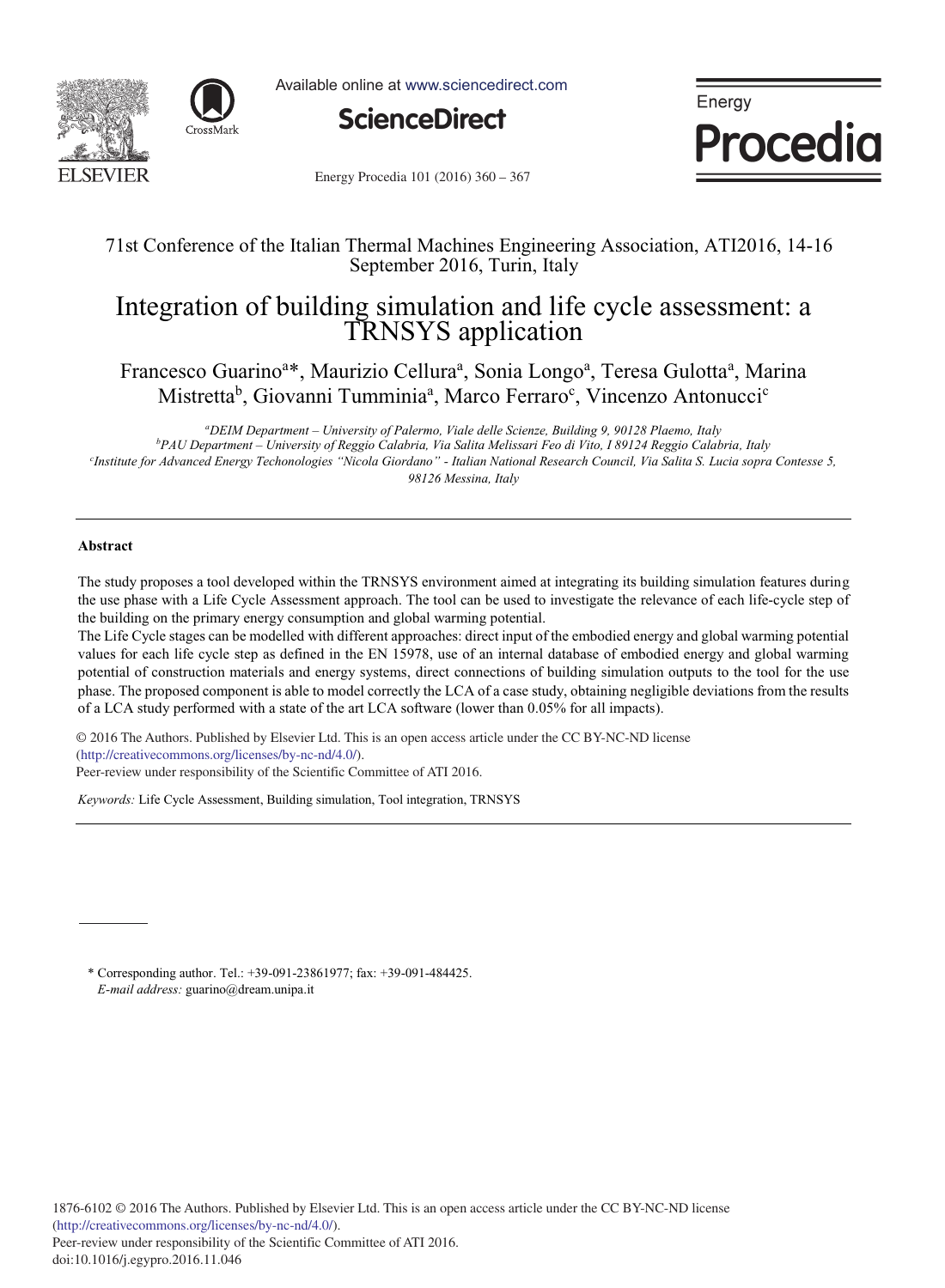### **1. Introduction**

The necessity to achieve a sustainable built environment is usually expressed in the widespread need to reduce energy uses while integrating clean and affordable generation solutions in the building systems and mitigating environmental impacts.

Predicting the effect of all these aspects at the same time is not simple and involves achieving integration among different domains, uncertainties and modeling choices. Over the last decades building simulation has grown always more integrated among different mathematical models and approaches: from the load calculations, to the simulation of heat and mass transfer, to airflow and daylighting modeling, to comfort and occupants behavior, control models, exergy, life cycle [1], micro-grids etc. Thus the most relevant research target of the last decade has become the enhancement of the potential to couple different domain models in order to describe effectively the interaction between different sections and parts of the building.

Among the others domain models, it is increasingly more important to extend the perspective to the life cycle [2] modeling of buildings. Modern building simulation practice tends to focus much more on the operational phase instead of focusing on the bigger picture including as well the other life cycle steps. It is true indeed that for lightweight and low performances buildings the use phase has the highest impact and the construction and end-of-life steps are usually negligible. The use phase usually accounts for 70-90% of the building total life cycle primary energy use [3].

This statement is usually contradicted in the case of Net Zero Energy Buildings (NZEBs) [4, 5], or more in general, passive and low energy buildings [6]. In these buildings, the higher complexity of the design and of the HVAC systems, and the overall higher energy embodied (EE) in materials and systems, causes a decrease of the impact of the operational phase and the increase of embodied impacts in all the other life cycle steps. Approaching the modeling by including all the life cycle stages of the building would be beneficial to the design in achieving higher scientific clarity.

The integrated modeling of the whole life cycle of buildings has been in some cases described in literature [7], but in both the most relevant and used tools of building simulation [8, 9] and of Life Cycle Assessment modeling [10, 11], there is no integration available of these two aspects.

The importance to integrate these two domains in modern sustainable building design is particularly relevant, in particular following the acceleration on legislation and building research on the topic of NZEBs [12].

In this context, the paper shows an innovative modular tool, defined "Type", that is able to perform Life Cycle Assessment studies while working in one of the most used building simulation tool environments in the world (TRNSYS). The Type, based on the UNI EN 15978 regulation [13], allows analyzing, in the same working environment, the energy-environmental impacts connected to both the use phase and the other life cycle steps, aiming to a higher systemic integration among two domains – building simulation and life cycle modeling – particularly needed for NZEBs. The Type has been applied to a case-study of NZEB located in Italy, a validation of its code is done by performing the LCA study in both the Type and a specific state of the art LCA software under the same assumptions and comparing the results.

### **2. Methods**

The objective of the research is the programming of a LCA type to be integrated in the library of the TRNSYS software [8] in order to create a tool able to target both the use phase modeling and the other phases of the life cycle of a building in the same simulation environment.

TRNSYS environment can be basically described by two different cores. The first one is based on an engine that reads and processes input files and iteratively solves the system of equations used. The second one is a library of components (Types), each of which models the performances of one part of the building and of the HVAC system (pipes, pumps, envelope etc). The LCA Type, programmed in FORTRAN, is based on these features and is easily integrated in the building simulation library of components.

In detail, the Type allows LCA modeling of buildings according to a "from cradle to cradle" approach, in accordance to the ISO 14040 [14, 15] series and to the UNI EN 15978 [13] regulation. The calculations are based on a set of linear equations modelling each step of the life cycle of a building and is structured in accordance to the modularity principle of the regulations, according to which all processes influencing the environmental performance of the building in its useful life must be assigned to the module of the life cycle in which they occur.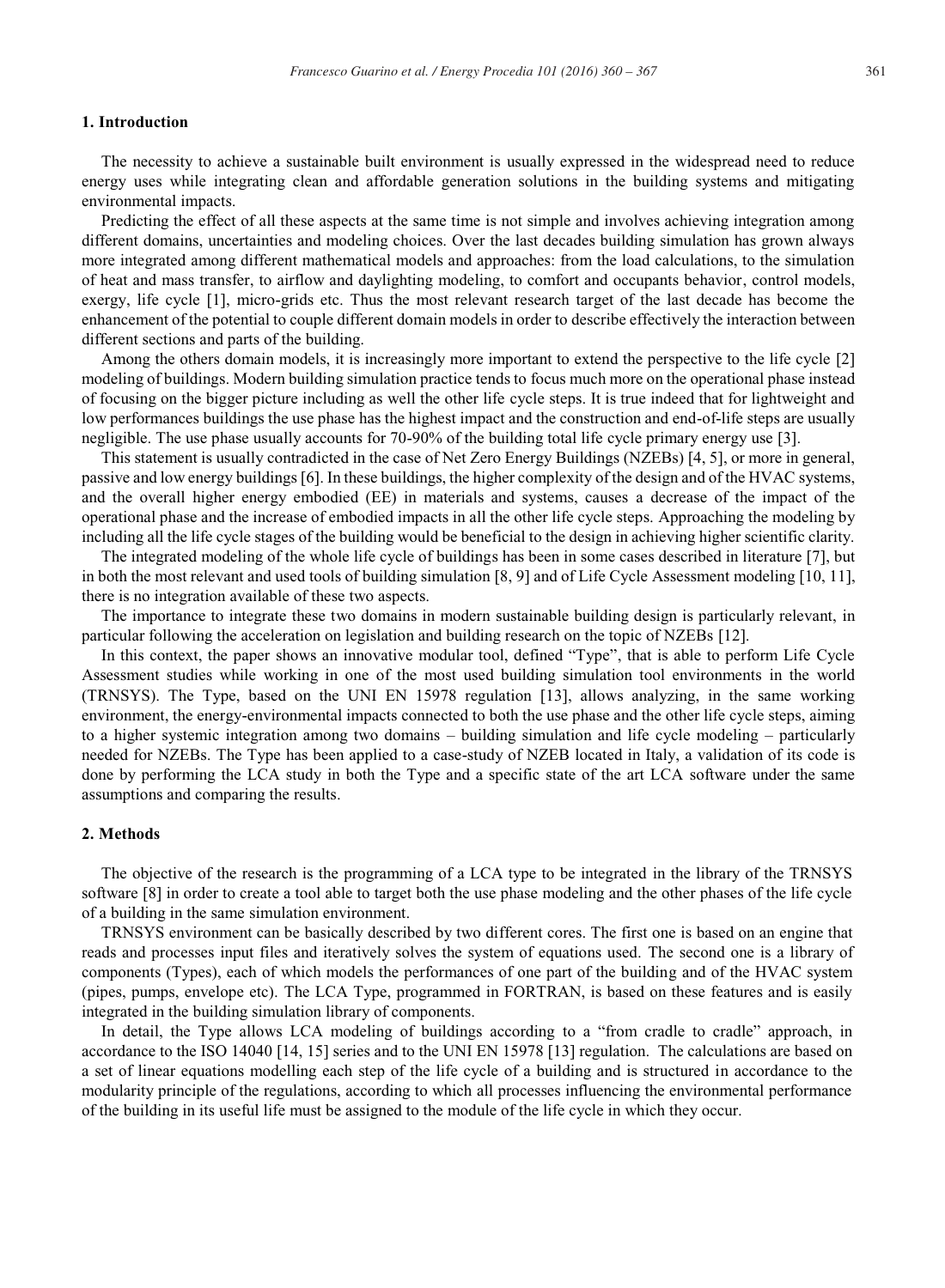The description of the LCA Type working process is described in Fig.1.



Fig. 1. Schematic description of the TRNSYS Type.

The Type acquires data from both the LCA and from the building simulation aiming to the calculation of the following outputs:

x Yearly energy balance (load-generation and import-export) for Net Zero Energy Buildings, according to equation 1 and 2 respectively:

$$
LG - Balance = \sum_{t=t_1}^{t_2} \sum_{j=1}^{j_n} g_j(t) \cdot w_{g,j} - \sum_{j} c_j(t) \cdot w_{c,j}
$$
 (1)

$$
IE - Balance = \sum_{t=t_1}^{t_2} \sum_{j=1}^{j_n} i_j(t) \cdot w_{g,j} - \sum_{j} e_j(t) \cdot w_{c,j}
$$
 (2)

where *g* and *c* are respectively the energy generation and the consumption, *e* and *i* are respectively energy exported and imported, *w* are the conversion/weighting factors chosen for the analysis, *i* are the energy carriers considered for generation and consumption,  $t_1$  and  $t_2$  are the time boundaries for the analysis. All balances can be arranged as instantaneous and cumulated output as well,

- Global Energy Requirement (GER). Expressed in MJ, its impact factors have been calculated with the Cumulative Energy Demand method [16];
- Global Warming Potential (GWP), calculated as kg of  $CO<sub>2eq</sub>$  whose impact factors have been calculated with the IPCC 2007 method [17];
- x Energy payback time (EPT), calculated as the years necessary for energy generation on site to be equal to the overall primary energy consumed during the whole life cycle of the building,
- GWP payback time (GWP-PT) defined as the years needed for the avoided GWP thanks to the on-site renewable energy generation during the use phase – to be equal to the overall GWP produced during the life cycle of the building.

The Type relies on an external database to provide most of the information required for the LCA modelling, in particular the upper part of the scheme, coloured in blue. The database (Fig.2) includes the specific impacts due to primary energy consumption and Global Warming Potential of building materials, energy carriers, transports and endof-life processes.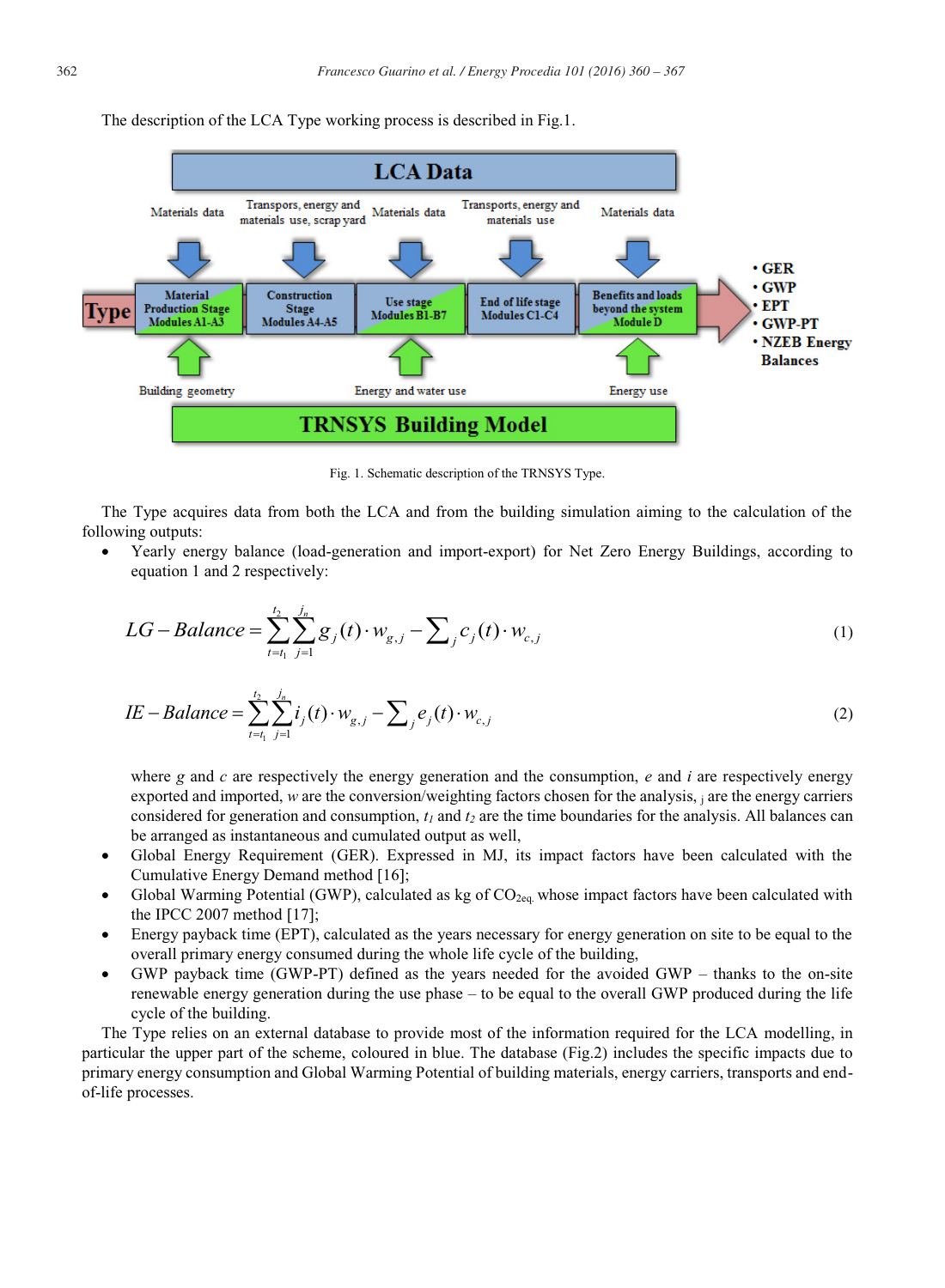The very simple and easily modifiable structure (basically a matrix with rows equal to the number of elements included in the database) allows to implement any other environmental impact calculations (e.g. Ozone depletion potential, Abiotic potential) or new elements required by the LCA modelling (e.g. specific HVAC components, additional materials included in the envelope). New materials, construction elements, HVAC components, transport processes can easily be introduced in the database by modifying the data included in the cells or adding new rows.

| LCA_Type                                                                                                  |                                                          |                                                                    |                                                                  |                                   |                                                                                                       |            |                                                                                                                                                                                          | $\Box$<br>$\equiv$                                                                                                                                                                                 | 23 |
|-----------------------------------------------------------------------------------------------------------|----------------------------------------------------------|--------------------------------------------------------------------|------------------------------------------------------------------|-----------------------------------|-------------------------------------------------------------------------------------------------------|------------|------------------------------------------------------------------------------------------------------------------------------------------------------------------------------------------|----------------------------------------------------------------------------------------------------------------------------------------------------------------------------------------------------|----|
| Parameter                                                                                                 | Input                                                    | Output                                                             | Derivative                                                       | Special Cards                     | <b>External Files</b>                                                                                 |            | Comment                                                                                                                                                                                  |                                                                                                                                                                                                    |    |
| i.                                                                                                        | சி                                                       | Input file (LCA data)                                              |                                                                  | C:\Users\Material librar<br>y.txt |                                                                                                       | Brows Edit |                                                                                                                                                                                          |                                                                                                                                                                                                    |    |
|                                                                                                           |                                                          | Material_library - Blocco note                                     |                                                                  |                                   |                                                                                                       |            |                                                                                                                                                                                          |                                                                                                                                                                                                    |    |
| File                                                                                                      |                                                          | Modifica Formato                                                   | Visualizza                                                       | - ?                               |                                                                                                       |            |                                                                                                                                                                                          |                                                                                                                                                                                                    |    |
| code<br>$\begin{array}{c} 1 \\ 2 \\ 3 \end{array}$<br>4<br>5<br>$\frac{6}{7}$<br>8<br>9<br>10<br>11<br>12 | Material<br>Concrete<br>Steel<br><b>Brick</b><br>Bitumen | Ceramic_tiles<br>Synthetic_rubber<br>Gypsum_plaster<br>Polystyrene | Reinforcing_steel<br>Concrete_sole_plate<br>Lightweight_concrete | Polyurethane_flexible_foam        | Unit<br>m <sub>3</sub><br>kg<br>kg<br>$m\overline{3}$<br>kg<br>kğ<br>kg<br>kg<br>kğ<br>kg<br>kg<br>kg |            | GER A1-A3<br>1448.9797<br>27.8972177<br>23.11334995<br>1237.26106<br>14.82609448<br>5.42370971<br>103.0788079<br>91.27592042<br>2.829321428<br>6.066679027<br>54.54465499<br>89.62971961 | $GWP$ $A1 - A3$<br>261.8386049<br>1.733447026<br>1.458784913<br>159.8868218<br>0.785438072<br>0.400609301<br>4.931528999<br>2.666012403<br>0.238653489<br>0.354958918<br>0.575464632<br>3.47072748 |    |

Fig. 2. Structure of the LCA Database.

In particular, for each of the Life Cycle steps the most relevant modeling assumptions and data needed are included in the following bullet points list:

- Product stage (A1-A3 modules). Two solutions are available:
	- o Manual Input of all features of the envelope of the building (mass and materials);
	- o Connect the output from Type 56 (TRNSYS building modeling tool) directly with the LCA Type, in order to acquire information on the geometry and on the features of the envelope, as shown in Fig. 3;



Fig. 3. Connection of Type 56 (on the left) to the LCA Type (on the right) in TRNSYS – Simulation Studio.

Construction Process – Transport (Module A4). This step includes the transportation of materials and products from the manufacturing firms to the construction site. Users should select the type of transport used and the distance (in km) covered by transports for each material already included in the Product stage;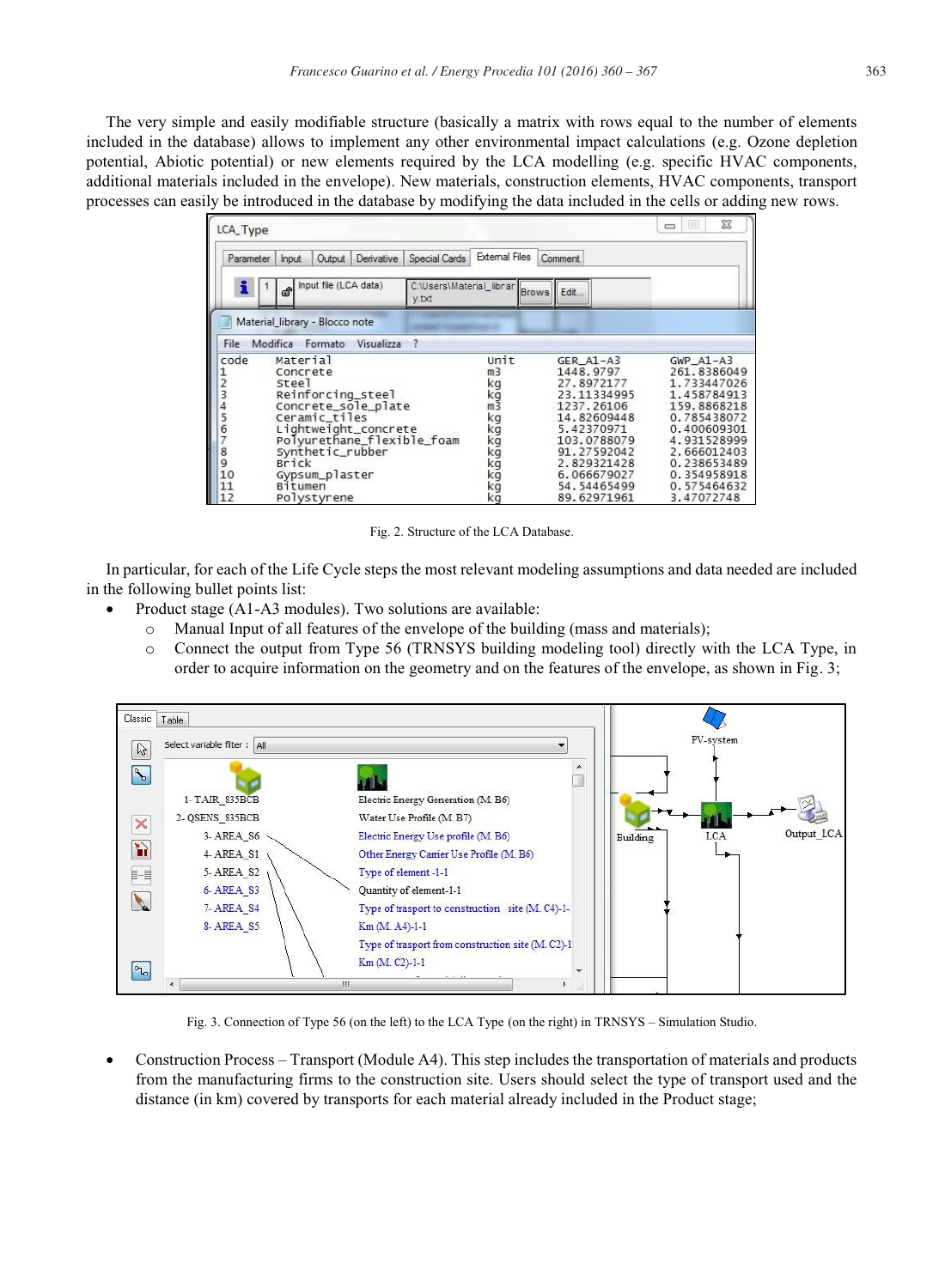- Construction Process Construction Installation Process (Module A5). The modeling of this stage requires data for water and energy use. It is also required to indicate the energy carrier chosen;
- Use Stage Use, Maintenance, Repair, Replacement and Refurbishment (B1-B5). The modeling of these stages requires data on energy uses with detail of the energy carrier chosen and information on the materials and components that are replaced during the use;
- Use Stage Operational Energy Use (Module B6). The Type requires as inputs energy use profiles from the building simulation in order to calculate the energy-environmental impacts of the Module B6, as shown in equation 3

$$
B6 = \sum_{t=t_1}^{t_2} \sum_{j=1}^{j_n} \Big[ I_j(t) \cdot i_{I,j} + G_j(t) \cdot i_{G,j} \Big] \cdot v \tag{3}
$$

where *I* is the imported energy, *G* the energy generated on site and auto-consumed by the building,  $i_j$  are the weighting factors chosen for the analysis (e.g. converting from final to primary energy,  $kWh_p/kWh_f$ ), j are the energy carrier for energy imported and generated, t is a time frame of a year, v is the useful life (years) expected while  $t_1$  and  $t_2$  are the boundaries of the time frame chosen.

- Use stage Operational water use (Module B7). To calculate impacts for this stage, it is required to connect the Type to water use profiles in TRNSYS environment;
- x End of Life Stage De-construction, demolition, Transport, Waste processing, Disposal (Modules C1-4). For these stages, it is necessary to include in the Type the uses of water, electricity and other energy carriers required for the demolition, to identify the processes of recycle/disposal, the transport distances in km and the typology of transport used;
- Benefits and loads beyond the system boundary Reuse, Recovery, Recycling potential (Module D). The scenarios for reuse, recovery and recycling potentials are included in this module, as well as the net avoided environmental burdens resulting from the flows exiting the system, minus the flows entering the system.

The outputs of the Type can be both tables and graphs. Fig.4 shows, as an example, the results reported for Equation (1): a load-generation Net Zero Energy Building Balance. The results are both instantaneous (the lighter blue curve) and cumulative (the thicker curve). The conversion factors of final energy into primary energy adopted in this example are symmetrical between electrical generation and load [18, 19, 20] with  $w_g = w_c = 2.5$  MJ<sub>p</sub>/MJ<sub>f</sub>. The outputs allow to understand effectively some immediate information about the building studied: the example building reported in the figure shows a relative degree of balance of generation and consumption during the colder months as the cumulative energy balance is nearly flat, but the hottest months mark a strong variation in the results and a nearly linear increase in the cumulate trend of the energy balance.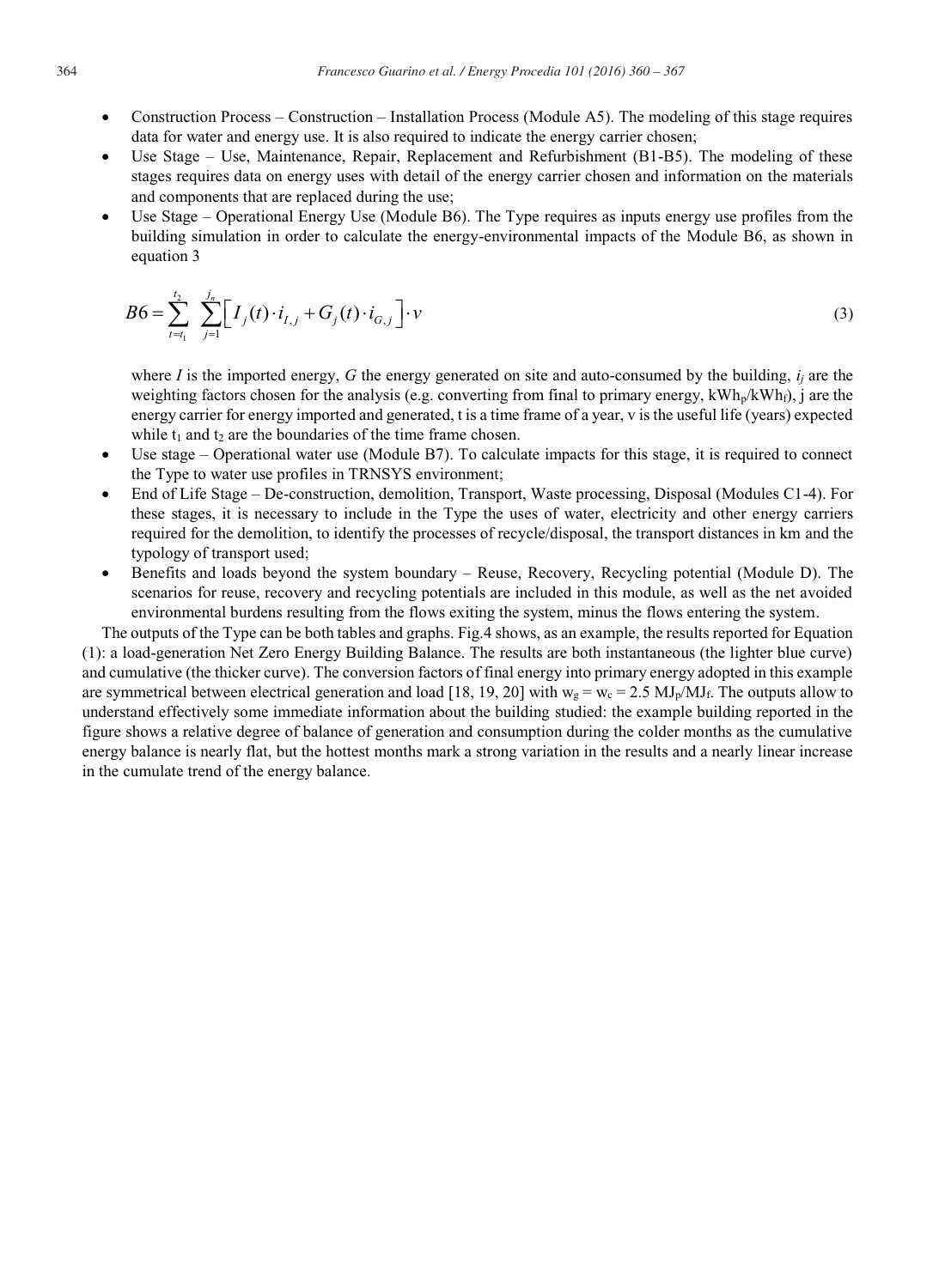

Fig. 4. Net Zero Energy Balance results output.

Fig.5 shows an example of a table output, as formatted by the Type itself. In order to perform a dominance analysis the Type reports in the outputs also the relative share of each life cycle stage impacts in comparison to the total.

|                                      |                                                               |                        |                      |                           | Fig. 5. Example of table output. |                     |        |                        |          |              |
|--------------------------------------|---------------------------------------------------------------|------------------------|----------------------|---------------------------|----------------------------------|---------------------|--------|------------------------|----------|--------------|
|                                      | Building Life Cycle Assessment Results                        |                        |                      |                           |                                  |                     |        |                        |          |              |
| Energy Balance<br>Load /<br>Import / | Generation Balance = $17344.86$<br>Export Balance = $8839.71$ |                        | M <sub>1</sub><br>MJ |                           |                                  |                     |        |                        |          |              |
| Life Cicle Assessment                |                                                               |                        |                      |                           |                                  |                     |        |                        |          |              |
| Unit                                 | $A1 - A2 - A3$                                                | A4                     | A <sub>5</sub>       | $B1 - B5$                 | <b>B6</b>                        | <b>B7</b>           | C1     | C <sub>2</sub>         | $C3-C4$  | D            |
| MJ                                   | 680047.01                                                     | 20269.87               | 1787.31              | 2329.67                   | 376462.67                        | 0.00                | 445.38 | 16870.96               | 39311.80 | $-472049.49$ |
| kg CO2 eg.                           | 40770.45                                                      | 1211.88                | 83.31                | 111.21                    | 11226.75                         | 0.00                | 26.69  | 1011.91                | 2097.58  | $-42840.05$  |
| Unit                                 | $A1 - A2 - A3$                                                | AA                     | A <sub>5</sub>       | $B1 - B5$                 | <b>B6</b>                        | <b>B7</b>           | C1     | C <sub>2</sub>         | $C3-C4$  |              |
| 30MJ/MJ                              | 59.78                                                         | 1.78                   | 0.16                 | 0.21                      | 33.10                            | 0.00                | 0.04   | 1.48                   | 3.46     |              |
| %Kq/Kq                               | 72.11                                                         | 2.14                   | 0.15                 | 0.20                      | 19.86                            | 0.00                | 0.05   | 1.79                   | 3.71     |              |
|                                      | PayBack Time Indicators                                       |                        |                      |                           |                                  |                     |        |                        |          |              |
| Unit                                 |                                                               | EPBT(without Module D) |                      | GWP_PBT(without Module D) |                                  | EPBT(with Module D) |        | GWP_PBT(with Module D) |          |              |
| Years                                | 22.08                                                         |                        | 19.14                |                           | 13.50                            |                     | 4.63   |                        |          |              |

### **3. Results: validation**

In order to perform a validation of the proposed tool, the results obtained by the Type were compared with the results of a detailed LCA analysis [21], by using the same literature databases and the same modelling assumptions in the two cases.

The analysisis based on a LCA of a prefabricated module developed in the research of the National research council – Nicola Giordano (Messina), in Italy. [22]

Table 1 shows for all the life cycle stages a comparison between the results of the detailed LCA reported in [21] and of the LCA Type hereby presented.

Table 1 – Validation results and error analysis.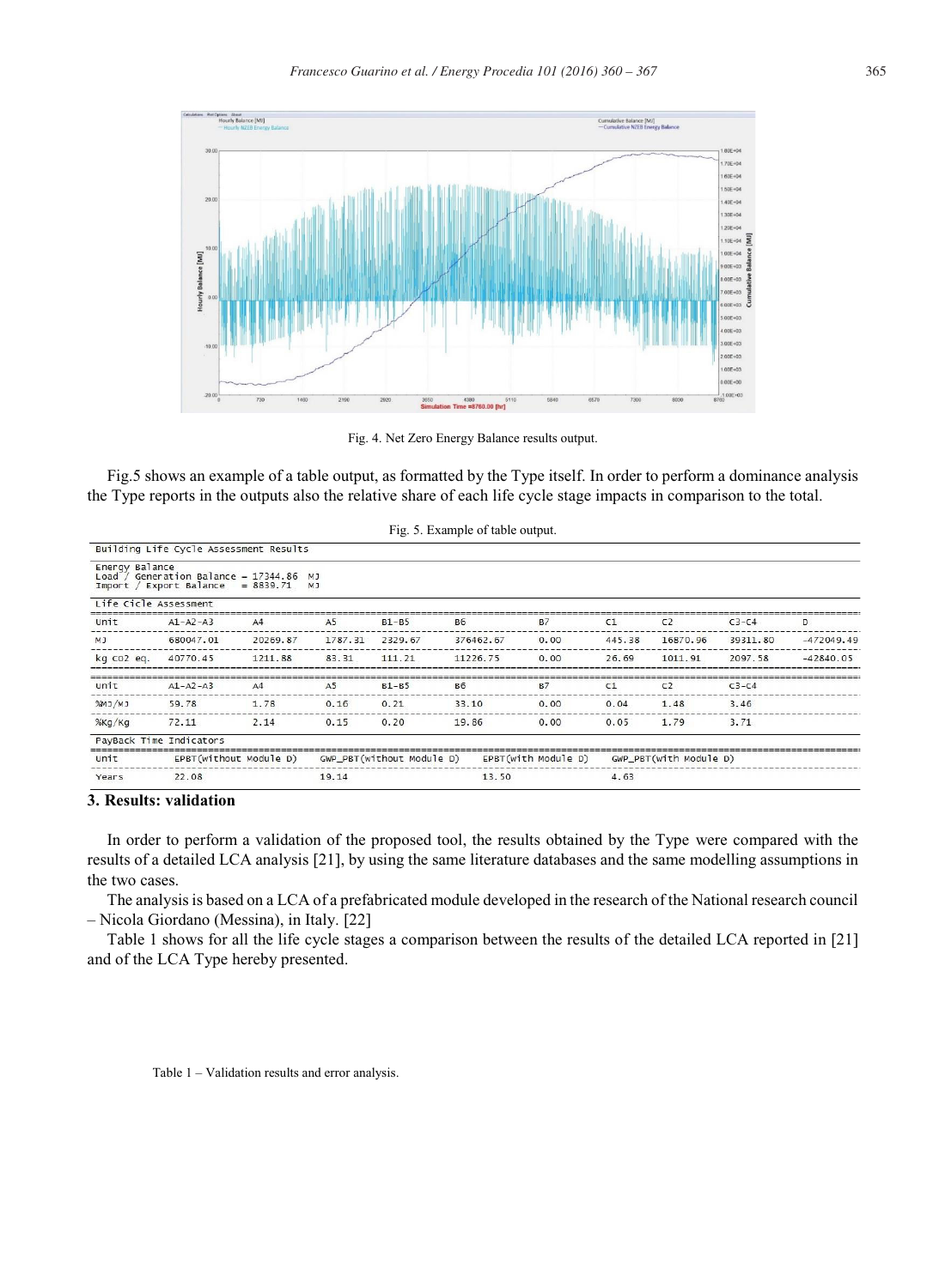| Module         |                 | <b>GER [MJ]</b>             | GWP [kg $CO2.01$ ] |                             |  |  |  |
|----------------|-----------------|-----------------------------|--------------------|-----------------------------|--|--|--|
|                | <b>Type LCA</b> | <b>Percentage variation</b> | <b>Type LCA</b>    | <b>Percentage variation</b> |  |  |  |
| $A1-A3$        | 680,047.01      | $-0.02485%$                 | 41,809.9           | $-0.01195%$                 |  |  |  |
| A <sub>4</sub> | 20,269.87       | $+0.00001\%$                | 1,213.5            | $-0.000, 16%$               |  |  |  |
| A <sub>5</sub> | 1,787.31        | $-0.00665%$                 | 82.7               | $-0.012,36%$                |  |  |  |
| $B1-B5$        | 2,329.67        | $-0.00008%$                 | 111.1              | $-0.00287%$                 |  |  |  |
| <b>B6</b>      | 376,462.67      | $-0.00738%$                 | 11,450.2           | $-0.02294%$                 |  |  |  |
| B7             | 0.00            |                             | 0.00               |                             |  |  |  |
| C1             | 445.38          | $-0.00091%$                 | 26.6               | $-0.012,49%$                |  |  |  |
| C <sub>2</sub> | 16,870.96       | $+0.00002\%$                | 1,008.6            | $-0.000,08\%$               |  |  |  |
| $C3-C4$        | 39,311.80       | $+0.00012%$                 | 2,075.0            | $+0.00634%$                 |  |  |  |
| D              | -472,049.49     | $-0.02037%$                 | $-42,932.5$        | $-0.00688%$                 |  |  |  |

The percentage difference among the results of the detailed LCA and of the LCA Type is below 0.05% in all the LCA stages showed: it is thus possible to state that the Type allows to perform LCA studies in accordance to the EN UNI 15978 regulation and that is a reliable tool for such applications.

#### **4. Discussion and conclusions**

The paper has presented a LCA tool applied to buildings integrated in the TRNSYS environment that is able to perform "from cradle to cradle" LCA studies. A validation of the tool was performed by comparison of the results of a detailed LCA to those of the Type, obtaining negligible differences.

The aim of the research aims to identify possible areas of overlapping between building simulation practice and LCA in an attempt to target the limited availability of such integrated simulation tools: the work described in the paper is actually one of the first applications of detailed integrated modeling of these two aspects in literature.

The Type is a solid tool able to support the design of buildings: it aims towards the integration of the Life Cycle point of view in the design choices to allow a sustainability oriented design, that would take into account the repercussions of design choices to the whole life cycle of the building, not only to the operational phase performances.

The flexibility of the Type would allow further development and a wide set of potential applications: it is possible to integrate and modify the contents of the database adding more components and materials, to integrate new energyenvironmental impact indicators and to perform easily dominance and sensitivity analyses.

#### **References**

- [1] Beccali M, Cellura M, Finocchiaro P, Guarino F, Longo S, Nocke B. Life cycle performance assessment of small solar thermal cooling systems and conventional plants assisted with photovoltaics. Solar Energy. 2014:104:93-102.
- [2] Ardent F, Beccali M, Cellura M. Eco-sustainable energy and environmental strategies in design for recycling: The software "ENDLESS". Ecological Modelling. 2003:163(1-2):101-18.
- [3] Adalberth K, Almgren A, Petersen EH. Life cycle assessment of four multi-family buildings. Int. J. Low Energy Sustain. Buildings. 2001:2:1– 21.
- [4] Cellura M, Guarino F, Longo S, Mistretta M. Energy life-cycle approach in Net zero energy buildings balance: Operation and embodied energy of an Italian case study. Energy and Buildings. 2014:72:371:81.
- [5] Cellura M, Guarino F, Longo S, Mistretta M. Different energy balances for the redesign of nearly net zero energy buildings: An Italian case study. Renewable and Sustainable Energy Reviews. 2015:45:100-12.
- [6] Cellura M, Longo S, Mistretta M. The energy and environmental impacts of Italian households consumptions: An input-output approach. Renewable and Sustainable Energy Reviews. 2011:15(8):3897:3908.